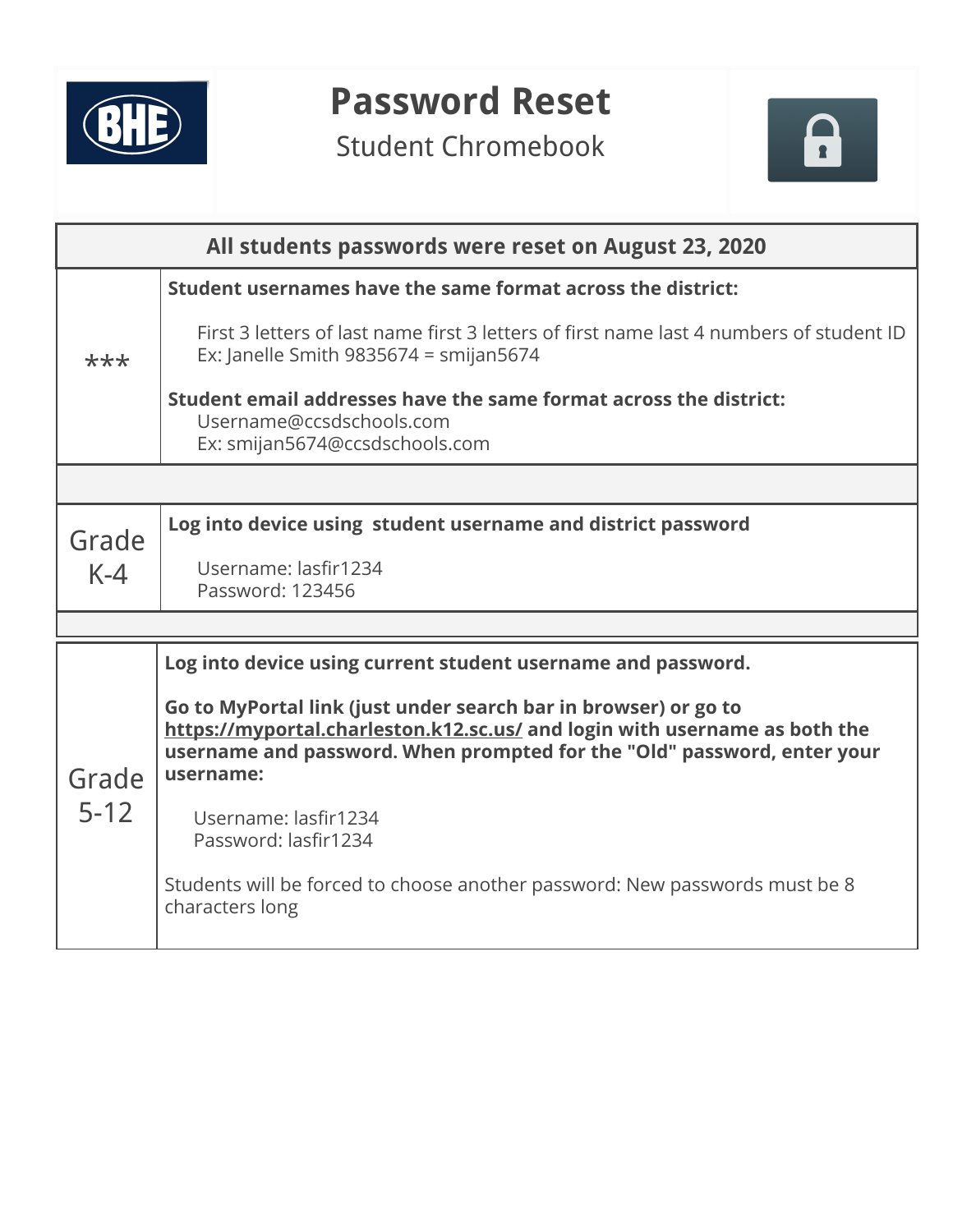

## **Family Tech Support**

From CCSD Help Desk



| For Assistance with Device and Application Issues |                                                                                                                                           |  |  |  |
|---------------------------------------------------|-------------------------------------------------------------------------------------------------------------------------------------------|--|--|--|
|                                                   | Call 843-849-3400                                                                                                                         |  |  |  |
|                                                   | <b>Clever Directions</b><br><b>Student Chromebook</b>                                                                                     |  |  |  |
|                                                   | Clever is a single sign on portal that connects students to their different resources and content all<br>in one area with just one login. |  |  |  |

| In browser, the MyPortal link will be just under the search bar or go to<br>https://myportal.charleston.k12.sc.us/ |                                                                                        |  |  |  |
|--------------------------------------------------------------------------------------------------------------------|----------------------------------------------------------------------------------------|--|--|--|
|                                                                                                                    |                                                                                        |  |  |  |
|                                                                                                                    | Students will log in with the same credential they use at school:                      |  |  |  |
| student ID                                                                                                         | Username: first 3 letters of last name first 3 letters of first name last 4 numbers of |  |  |  |
| Password: determined by school or student. Contact the Help Desk at 843-849-3400                                   |                                                                                        |  |  |  |
| for password assistance                                                                                            |                                                                                        |  |  |  |
|                                                                                                                    |                                                                                        |  |  |  |
| Click on the Clever icon in MyPortal                                                                               | <b>Charleston County School District</b><br>Not your district?                         |  |  |  |
| Choose Log in with MyPortal                                                                                        | Log in with myPortal                                                                   |  |  |  |
| Click on the icon for any of the digital resources                                                                 | Log in with Google                                                                     |  |  |  |
| students want to use. Students are already logged into                                                             | Charter School Login                                                                   |  |  |  |